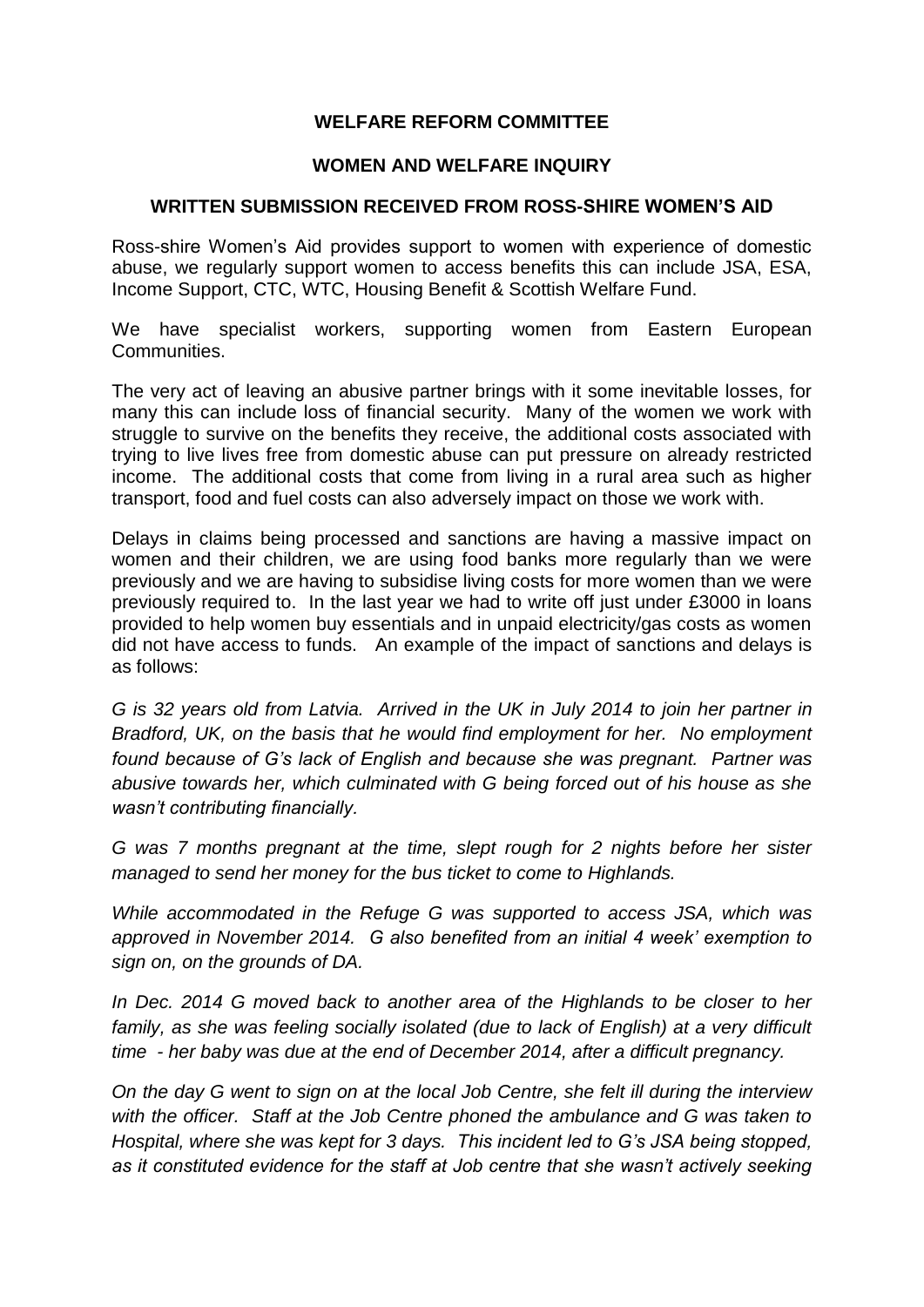*work or available for work. G was only informed of this a week later, when her appointment was rescheduled. During this time her sister had made contact with the Job Centre staff on G's behalf and no mention of her JSA being stopped was made nor any advice provided on how could GJ regain this right.*

*At the local Job Centre G was not provided with any advice about how to exercise her right to be exempted from signing on, on grounds of DA for the remainder of the 9 weeks, as per the DV easement regulations.*

*Moreover she was advised wrongly by staff at the Job Centre to apply for Income Support, which was rightfully not approved.*

*With RWA support G reclaimed her right to JSA from 25.01.2015, and a first payment was made on 29.01.2015. Between 03.12.2014 and 29.01.2015 G and her new born baby had to rely on parcels from the Food Bank for basic items like food, pampers and powdered milk or clothes donations from various sources.* 

*Delays in gaining a resolution to claims place not on a financial strain, but also on mental one on the individual concerned. As often (as it was G's case) they have to deal with countless request to fill out other forms, provide more evidence in support for their claims and then a new term for dealing with those requests kicks in.*

The recent changes in relation to the entitlements of women from Eastern European Communities have severely impacted on their ability to be independent. If a woman is awarded income based JSA or ESA they are no longer entitled to Housing Benefit, since these regulations came into force we have worked with a number of women who have been affected by this. This includes Mrs K:

*Mrs K is a Polish national, who had arrived in the UK in 2009; she has been in fulltime employment for several years and has not needed to claim any benefits. In October 2014 she left her job due to domestic abuse experienced from her husband. She left her marital home and was rehoused in temporary accommodation along with her three children. Mrs K claimed HB and JSA and was granted Income Based JSA, because she hadn't contributed enough Class 1 National Insurance in the 2012-2013 due to gap in her employment. As Mrs K is an EEA jobseeker, therefore her HB claim was refused and she had to find somewhere else to stay as the costs of temporal accommodation are high.*

For the women we support who receive employment support allowance the process of having their claims reassessed can be very stressful and can contribute to any meant health issues being exacerbated. Women who have experienced domestic abuse will quite often experience poor mental health as a result of the trauma they have experienced and the nature of the abuse they have lived with can affect their ability to deal with distress. One women's account of this is as follows:

*I* am experiencing trauma, severe depression and anxiety as well as physical *conditions I first claimed ESA in 2010, this took almost 15 months to be processed, at this point I was put onto the work related rate until the DWP decided to call me in*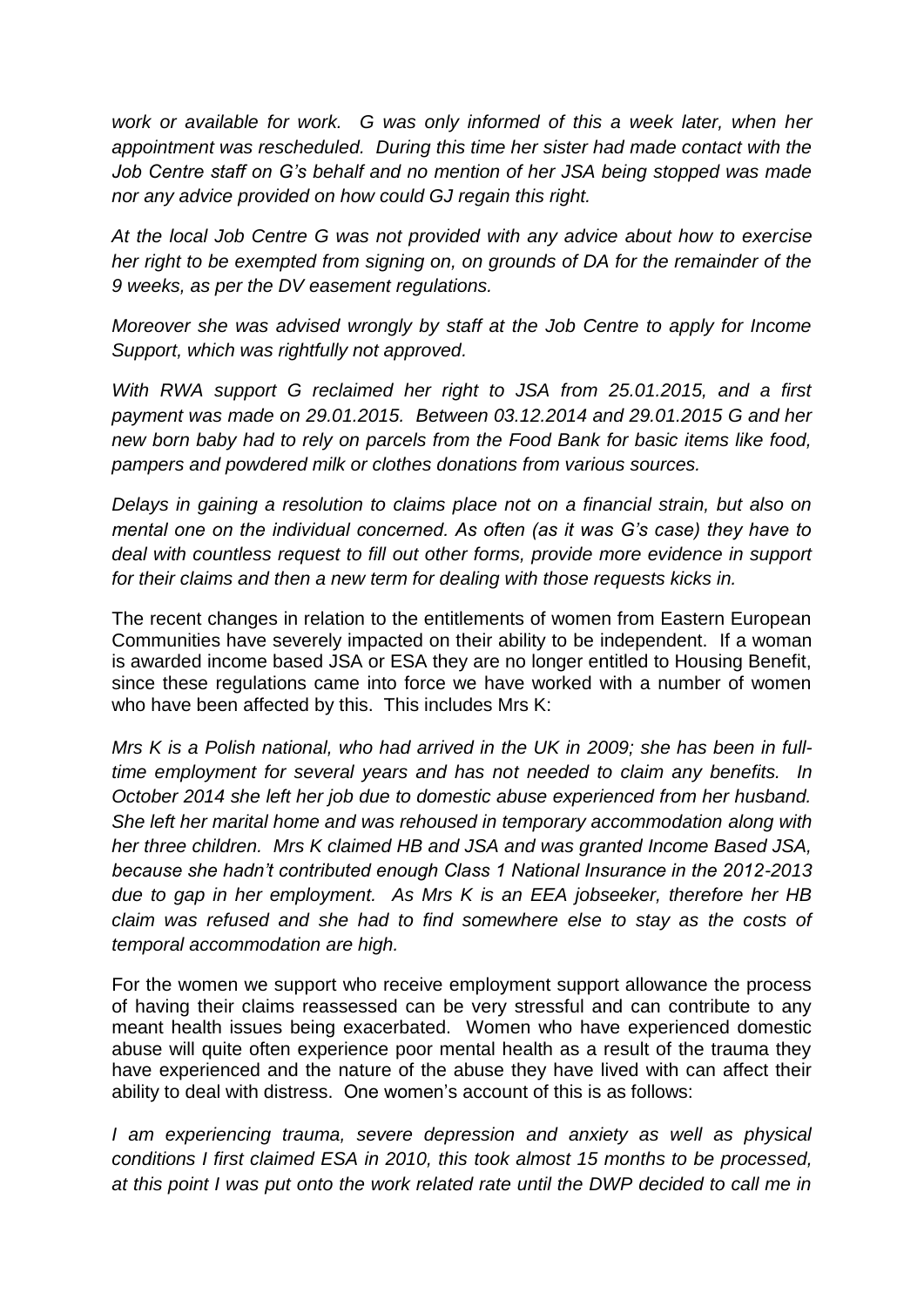*for another ATOS examination on November 22nd 2013 which added to my already very stressful life due to having being evicted by a private landlord at Christmas. I was in a very distressed state during the most part of the examination by yet another Nurse and yet the ATOS report stated completely the opposite to what the reality of my conditions was and my facial expressions and capability for work she witnessed on that day.*

*This decision has placed me in an intolerable social and financial situation and only adds to the mass financial difficulties and shortage of income I currently*  have. Unlike before, the rules now do not allow me to continue to claim even the *basic level of ESA, whilst I await an appeal date. I have had to claim JSA of just £71.70 per week instead of the ESA work related amount of £100.15 a shortfall of £28.45, this has severely impacted on me.*

A number of the women we work with have been assigned to work related activity groups. While this may be a helpful support for some, for some of the women we work with their mental health issues mean that attending groups is not something they are able to do without a lot of support, the current system does not appear to take the suitability for group work into account when deciding what an individual's support needs are. The idea that one size fits all can be damaging and in terms of the requirements for individuals to participate the consequences of not doing so can be severe.

While the introduction of the Scottish Welfare Fund as a replacement for Community Care Grants was a positive development, the way this is administered can cause difficulties for women. Women can be waiting an inordinate length of time to have goods delivered, when they are being assessed for grants a washing machine is not classed as a priority item and women are being told that only one room in the house requires to be carpeted. We have also noticed that the way discretionary housing payments are assessed can be changeable depending on the individuals accessing claims.

On a positive note in relation to new developments the Domestic Violence Easement Scheme for those on JSA is of benefit to women who have experienced domestic abuse. However given recent experiences of different job centres there still seems to be a lack of awareness about this across the network of job centres and sometimes woman have to know about it rather than it being offered to them.

Any changes to system need to ensure that people are dealt with as individuals taking into account their circumstances. Tailored support to help people back to work needs to be person centred, working with the strengths the individual has and helping to address any vulnerabilities. Offering group work then penalising individuals who are unable to attend due to their experiences is not a supportive intervention. We would suggest that any changes should ensure that welfare to work providers should only be rewarded for getting individuals into quality jobs and that on-going support is provided where relevant.

The current discriminatory system for women from Eastern European Communities needs to be addressed, to ensure they are able to access adequate support so they